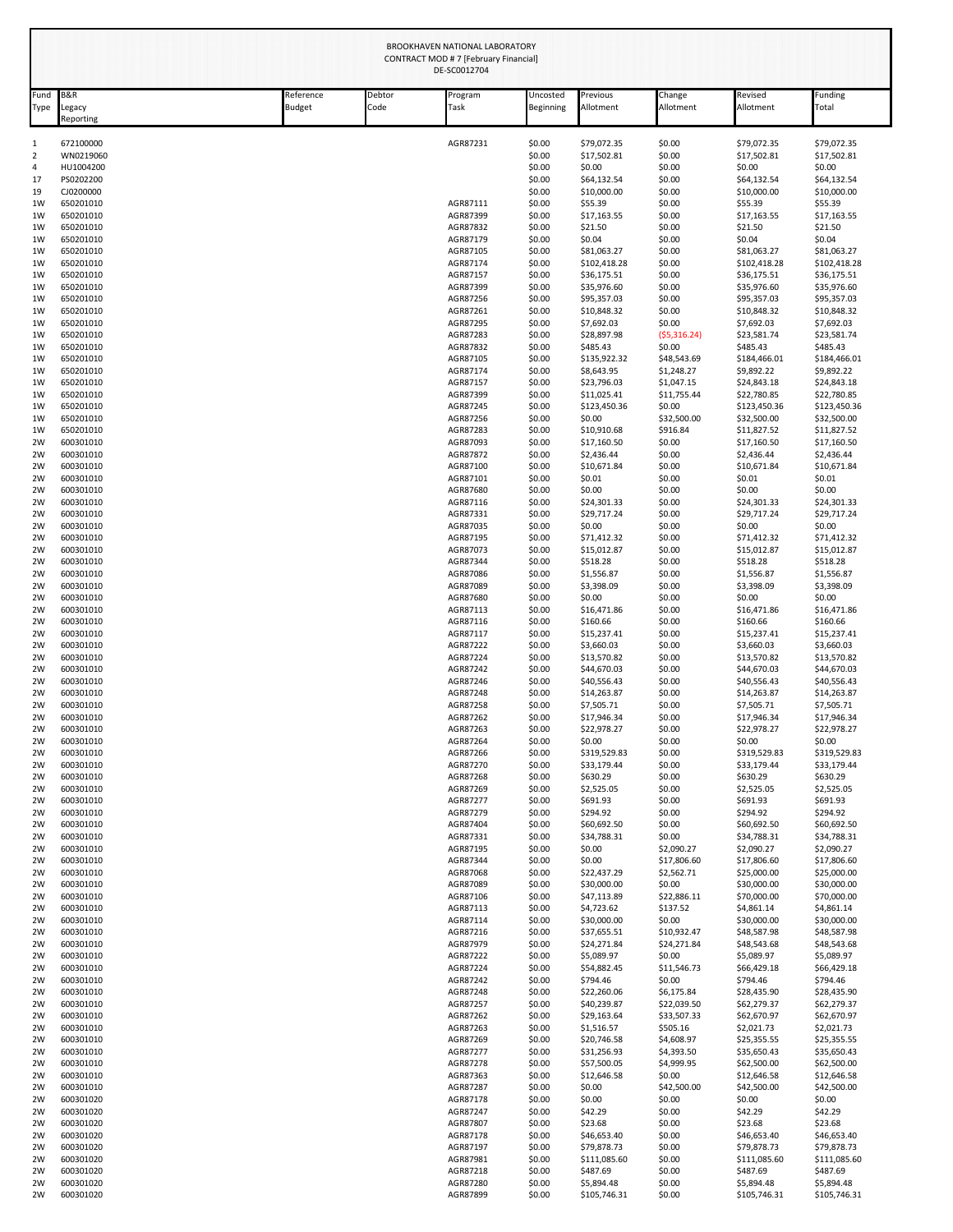| 2W              | 600301020              |            | AGR87284 | \$0.00           | \$61,537.77                 | \$0.00                   | \$61,537.77                    | \$61,537.77                   |                  |
|-----------------|------------------------|------------|----------|------------------|-----------------------------|--------------------------|--------------------------------|-------------------------------|------------------|
| 2W              | 600301020              |            | AGR87178 | \$0.00           | \$6,394.45                  | \$0.00                   | \$6,394.45                     | \$6,394.45                    |                  |
| 2W              | 600301020              |            | AGR87072 | \$0.00           | \$8,874.05                  | \$0.00                   | \$8,874.05                     | \$8,874.05                    |                  |
| 2W              | 600301020              |            | AGR87217 | \$0.00           | \$99,503.51                 | \$126,213.59             | \$225,717.10                   | \$225,717.10                  |                  |
| 2W              | 600301020              |            | AGR87280 | \$0.00           | \$29,260.03                 | \$50,754.72              | \$80,014.75                    | \$80,014.75                   |                  |
| 2W              | 600301020              |            | AGR87899 | \$0.00           | \$97,087.38                 | \$0.00                   | \$97,087.38                    | \$97,087.38                   |                  |
| 2W              | 600301020              |            | AGR87286 | \$0.00           | \$24,271.85                 | \$0.00                   | \$24,271.85                    | \$24,271.85                   |                  |
| 2W              | 600301020              |            | AGR87412 | \$0.00           | \$48,543.69                 | \$97,087.38              | \$145,631.07                   | \$145,631.07                  |                  |
| AD              | PS0202132              |            |          | \$0.00           | \$38,795.51                 | \$0.00                   | \$38,795.51                    | \$38,795.51                   |                  |
| B <sub>2</sub>  | CJ0100000              |            |          | \$0.00           | \$556.53                    | \$0.00                   | \$556.53                       | \$556.53                      |                  |
| ВG              | CJ0100000              |            |          | \$0.00           | \$232,556.56                | \$0.00                   | \$232,556.56                   | \$232,556.56                  |                  |
| ВG              | CJ0100000              |            |          | \$0.00           | \$490,000.00                | \$0.00                   | \$490,000.00                   | \$490,000.00                  |                  |
| ВG              | CJ0200000              |            |          | \$0.00           | \$1,715.20                  | \$0.00                   | \$1,715.20                     | \$1,715.20                    |                  |
| ΒN              | TE1103000              |            |          | \$0.00           | \$157,396.76                | \$0.00                   | \$157,396.76                   | \$157,396.76                  |                  |
| BN              | TE1201000              |            |          | \$0.00           | \$14,726.54                 | \$0.00                   | \$14,726.54                    | \$14,726.54                   |                  |
| BN              | TE1201000              |            |          | \$0.00           | \$115,998.00                | \$0.00                   | \$115,998.00                   | \$115,998.00                  |                  |
| BN              | TE1201000              |            |          | \$0.00           | \$351,000.00                | \$0.00                   | \$351,000.00                   | \$351,000.00                  |                  |
| BN              | TE1301000              |            |          | \$0.00           | \$33,066.90                 | \$0.00                   | \$33,066.90                    | \$33,066.90                   |                  |
| BN              | TG0100000              |            |          | \$0.00           | \$35,932.05                 | \$0.00                   | \$35,932.05                    | \$35,932.05                   |                  |
| CN              | AF5810000              |            |          | \$0.00           | \$219,630.61                | \$56,000.00              | \$275,630.61                   | \$275,630.61                  |                  |
| CN              | AF5832020              |            |          | \$0.00           | \$381,439.66                | \$104,000.00             | \$485,439.66                   | \$485,439.66                  |                  |
| CN              | AF5832030              | NE-0301604 |          | \$0.00           | \$80,950.20                 | \$0.00                   | \$80,950.20                    | \$80,950.20                   |                  |
| <b>CN</b>       | AF5832030              | NE-0301604 |          | \$0.00           | \$290,725.86                | \$0.00                   | \$290,725.86                   | \$290,725.86                  |                  |
| <b>CN</b>       | AF5832030              |            |          | \$0.00           | \$14,402.47                 | \$9,735.00               | \$24,137.47                    | \$24,137.47                   |                  |
| <b>CN</b>       | AF5832030              | NE-0301604 |          | \$0.00           | \$5,335.00                  | ( \$5,335.00)            | \$0.00                         | \$0.00                        |                  |
| CN              | NT0104000              |            |          | \$0.00           | \$790,264.99                | \$0.00                   | \$790,264.99                   | \$790,264.99                  |                  |
| CN              | RC0113000              |            |          | \$0.00           | \$1,331.44                  | \$0.00                   | \$1,331.44                     | \$1,331.44                    |                  |
| CN              | RC0424000              |            |          | \$0.00           | \$50,063.52                 | \$8,987.00               | \$59,050.52                    | \$59,050.52                   |                  |
| FO              | GD2540101              |            |          | \$0.00           | \$38,922.02                 | \$66,662.00              | \$105,584.02                   | \$105,584.02                  |                  |
| FO              | GD2540200              |            |          | \$0.00           | \$6,738.10                  | \$0.00                   | \$6,738.10                     | \$6,738.10                    |                  |
| FO              | GD2540200              |            |          | \$0.00           | \$339,742.00                | \$230,265.00             | \$570,007.00                   | \$570,007.00                  |                  |
| FO              | GD2540250              |            |          | \$0.00           | \$20,535.83                 | \$0.00                   | \$20,535.83                    | \$20,535.83                   |                  |
| FO              | GD2540250              |            |          | \$0.00           | \$12,757.00                 | \$7,828.00               | \$20,585.00                    | \$20,585.00                   |                  |
| FO              | GD2540600              |            |          | \$0.00           | \$137.38                    | \$0.00                   | \$137.38                       | \$137.38                      |                  |
| FO              | GD2540980              |            |          | \$0.00           | \$154,242.83                | \$151,074.00             | \$305,316.83                   | \$305,316.83                  |                  |
| FO              | GD5001000              |            |          | \$0.00           | \$91,843.73                 | \$84,000.00              | \$175,843.73                   | \$175,843.73                  |                  |
| <b>NM</b>       | NN5010000              |            |          | \$0.00           | \$690,541.89                | \$0.00                   | \$690,541.89                   | \$690,541.89                  |                  |
| ΝS              | NN2001000              |            |          | \$0.00           | \$188,157.06                | \$0.00                   | \$188,157.06                   | \$188,157.06                  |                  |
| <b>NS</b>       | NN2001000              |            |          | \$0.00           | \$259,731.10                | \$539,551.98             | \$799,283.08                   | \$799,283.08                  |                  |
| <b>NS</b>       | NN2001000              |            |          | \$0.00           | \$799,283.08                | \$100,716.92             | \$900,000.00                   | \$900,000.00                  | AFP <sub>2</sub> |
| <b>NS</b>       | NN4009010              |            |          | \$0.00           | \$40,713.10                 | \$0.00                   | \$40,713.10                    | \$40,713.10                   |                  |
| NS              | NN4009010              |            |          | \$0.00           | \$97,117.73                 | \$454,166.45             | \$551,284.18                   | \$551,284.18                  |                  |
| NS<br><b>NS</b> | NN4009020<br>NN4009020 |            |          | \$0.00<br>\$0.00 | \$856,606.14                | \$0.00<br>\$1,239,977.68 | \$856,606.14                   | \$856,606.14                  |                  |
|                 |                        |            |          | \$0.00           | \$433,342.32<br>\$59,778.49 |                          | \$1,673,320.00                 | \$1,673,320.00<br>\$59,778.49 |                  |
| ΝS<br>ΝS        | NN4009030<br>NN4009030 |            |          | \$0.00           | \$114,806.84                | \$0.00<br>\$290,193.16   | \$59,778.49<br>\$405,000.00    | \$405,000.00                  |                  |
| ΝS              | NN4010010              |            |          | \$0.00           | \$10,025.52                 | \$0.00                   | \$10,025.52                    | \$10,025.52                   |                  |
| <b>NS</b>       | NN4010021              |            |          | \$0.00           | \$752,311.94                | \$0.00                   | \$752,311.94                   | \$752,311.94                  |                  |
| <b>NS</b>       | NN4011010              |            |          | \$0.00           | \$5,995.82                  | (5752.55)                | \$5,243.27                     | \$5,243.27                    |                  |
| NS              | NN4011020              |            |          | \$0.00           | \$62,380.61                 | \$250,784.21             | \$313,164.82                   | \$313,164.82                  |                  |
| NS              | NN4012010              |            |          | \$0.00           | \$11,854.58                 | \$0.00                   | \$11,854.58                    | \$11,854.58                   |                  |
| NS              | NN4012010              |            |          | \$0.00           | \$31,182.10                 | \$78,817.90              | \$110,000.00                   | \$110,000.00                  |                  |
| NS              | NN4012030              |            |          | \$0.00           | \$37,195.57                 | \$128,974.73             | \$166,170.30                   | \$166,170.30                  |                  |
| ΝS              | NN4012040              |            |          | \$0.00           | \$6,876.12                  | \$45,739.46              | \$52,615.58                    | \$52,615.58                   |                  |
| ΝS              | NN5001010              |            |          | \$0.00           | \$214,813.60                | \$0.00                   | \$214,813.60                   | \$214,813.60                  |                  |
| <b>NS</b>       | NN5001010              |            |          | \$0.00           | \$52,717.60                 | \$0.00                   | \$52,717.60                    | \$52,717.60                   |                  |
| <b>NS</b>       | NN5001010              |            |          | \$0.00           | \$252,170.00                | \$0.00                   | \$252,170.00                   | \$252,170.00                  |                  |
| <b>NS</b>       | NN5002010              |            |          | \$0.00           | \$348,183.99                | (\$20,000.00)            | \$328,183.99                   | \$328,183.99                  |                  |
| <b>NS</b>       | NN5002010              |            |          | \$0.00           | \$100,739.03                | \$0.00                   | \$100,739.03                   | \$100,739.03                  |                  |
| NS              | NN5002010              |            |          | \$0.00           | \$27,437.97                 | \$0.00                   | \$27,437.97                    | \$27,437.97                   |                  |
| <b>NS</b>       | NN5002010              |            |          | \$0.00           | \$71,416.81                 | \$88,930.77              | \$160,347.58                   | \$160,347.58                  |                  |
| <b>NS</b>       | NN5002010              |            |          | \$0.00           | \$160,347.58                | \$39,652.42              | \$200,000.00                   | \$200,000.00                  | AFP <sub>2</sub> |
| NS              | NN5002020              |            |          | \$0.00           | \$0.00                      | \$20,000.00              | \$20,000.00                    | \$20,000.00                   |                  |
| <b>NS</b>       | NN5002020              |            |          | \$0.00           | \$84,917.17                 | \$0.00                   | \$84,917.17                    | \$84,917.17                   |                  |
| NS              | NN5002020              |            |          | \$0.00           | \$3,258,229.42              | \$0.00                   | \$3,258,229.42                 | \$3,258,229.42                |                  |
| NS              | NN5002020              |            |          | \$0.00           | \$774,000.00                | \$0.00                   | \$774,000.00                   | \$774,000.00                  |                  |
| NS              | NN5002020              |            |          | \$0.00           | \$182,112.86                | \$226,773.46             | \$408,886.32                   | \$408,886.32                  |                  |
| <b>NS</b>       | NN5002020              |            |          | \$0.00           | \$408,886.32                | \$101,113.68             | \$510,000.00                   | \$510,000.00                  | AFP <sub>2</sub> |
| <b>NS</b>       | NN5002040              |            |          | \$0.00           | \$20,497.80                 | \$0.00                   | \$20,497.80                    | \$20,497.80                   |                  |
| NS              | NN5003010              |            |          | \$0.00           | \$257.98                    | \$0.00                   | \$257.98                       | \$257.98                      |                  |
| NS              | NN5003020              |            |          | \$0.00           | \$23,082.22                 | \$0.00                   | \$23,082.22                    | \$23,082.22                   |                  |
| NS              | NN5003020              |            |          | \$0.00           | \$14,682.50                 | \$0.00                   | \$14,682.50                    | \$14,682.50                   |                  |
| NS              | NN5003040              |            |          | \$0.00           | \$5,448.66                  | \$0.00                   | \$5,448.66                     | \$5,448.66                    |                  |
| ΝS<br>ΝS        | NN5004010<br>NN5004010 |            |          | \$0.00<br>\$0.00 | \$91,572.33<br>\$0.00       | \$0.00<br>\$350,000.00   | \$91,572.33<br>\$350,000.00    | \$91,572.33<br>\$350,000.00   |                  |
|                 | NN5004010              |            |          | \$0.00           | \$180,991.85                | \$0.00                   | \$180,991.85                   | \$180,991.85                  |                  |
| ΝS<br>ΝS        | NN5004010              |            |          | \$0.00           | \$412,396.40                | \$879,063.33             | \$1,291,459.73                 | \$1,291,459.73                |                  |
|                 |                        |            |          | \$0.00           | \$1,291,459.73              | ( \$136, 559.73)         |                                | \$1,154,900.00                | AFP <sub>2</sub> |
| <b>NS</b><br>ΝS | NN5004010<br>NN5004020 |            |          | \$0.00           | \$149,253.04                | \$0.00                   | \$1,154,900.00<br>\$149,253.04 | \$149,253.04                  |                  |
| ΝS              | NN5004020              |            |          | \$0.00           | \$1,996,070.03              | ( \$350,000.00)          | \$1,646,070.03                 | \$1,646,070.03                |                  |
| ΝS              | NN5004020              |            |          | \$0.00           | \$2,702,859.61              | \$0.00                   | \$2,702,859.61                 | \$2,702,859.61                |                  |
| ΝS              | NN5004020              |            |          | \$0.00           | \$3,107,105.15              | \$0.00                   | \$3,107,105.15                 | \$3,107,105.15                |                  |
| ΝS              | NN5004020              |            |          | \$0.00           | \$303,521.44                | \$12,418.90              | \$315,940.34                   | \$315,940.34                  |                  |
| <b>NS</b>       | NN5004020              |            |          | \$0.00           | \$315,940.34                | \$534,059.66             | \$850,000.00                   | \$850,000.00                  | AFP <sub>2</sub> |
|                 | NN5006010              |            |          | \$0.00           | \$41,725.33                 | \$0.00                   | \$41,725.33                    | \$41,725.33                   |                  |
| ΝS              |                        |            |          | \$0.00           | \$131,852.00                | \$0.00                   | \$131,852.00                   | \$131,852.00                  |                  |
| ΝS              | NN500W000              |            |          | \$0.00           | \$112,127.17                | \$0.00                   | \$112,127.17                   | \$112,127.17                  |                  |
| <b>NS</b>       | NN500W000              |            |          |                  |                             |                          |                                |                               |                  |
| ΝS              | NN5070010              |            |          | \$0.00           | \$49,464.97                 | \$0.00                   | \$49,464.97                    | \$49,464.97                   |                  |
| ΝS              | NN5070010              |            |          | \$0.00           | \$17,854.21                 | \$61,876.61              | \$79,730.82                    | \$79,730.82                   |                  |
| <b>NS</b>       | NN5070010              |            |          | \$0.00           | \$79,730.82                 | \$984.91                 | \$80,715.73                    | \$80,715.73                   | AFP <sub>2</sub> |
| ΝS              | NN5070040              |            |          | \$0.00           | \$101,474.14                | \$0.00                   | \$101,474.14                   | \$101,474.14                  |                  |
| ΝS              | NN5070040              |            |          | \$0.00           | \$5,356.26                  | \$6,669.78               | \$12,026.04                    | \$12,026.04                   |                  |
| <b>NS</b>       | NN5070040              |            |          | \$0.00           | \$12,026.04                 | \$2,973.96               | \$15,000.00                    | \$15,000.00                   | AFP <sub>2</sub> |
| ΝS              | NN9100000              |            |          | \$0.00           | \$113,542.34                | \$446,035.55             | \$559,577.89                   | \$559,577.89                  |                  |
| ΝS              | NN9301000              |            |          | \$0.00           | \$55,820.42                 | \$0.00                   | \$55,820.42                    | \$55,820.42                   |                  |
| ΝS              | NN9301000              |            |          | \$0.00           | \$0.00                      | \$50,000.00              | \$50,000.00                    | \$50,000.00                   |                  |
| тс<br>тс        | DP0902090<br>DP1204010 |            |          | \$0.00<br>\$0.00 | \$42,872.16<br>\$12,098.33  | \$135,476.43<br>\$0.00   | \$178,348.59<br>\$12,098.33    | \$178,348.59<br>\$12,098.33   |                  |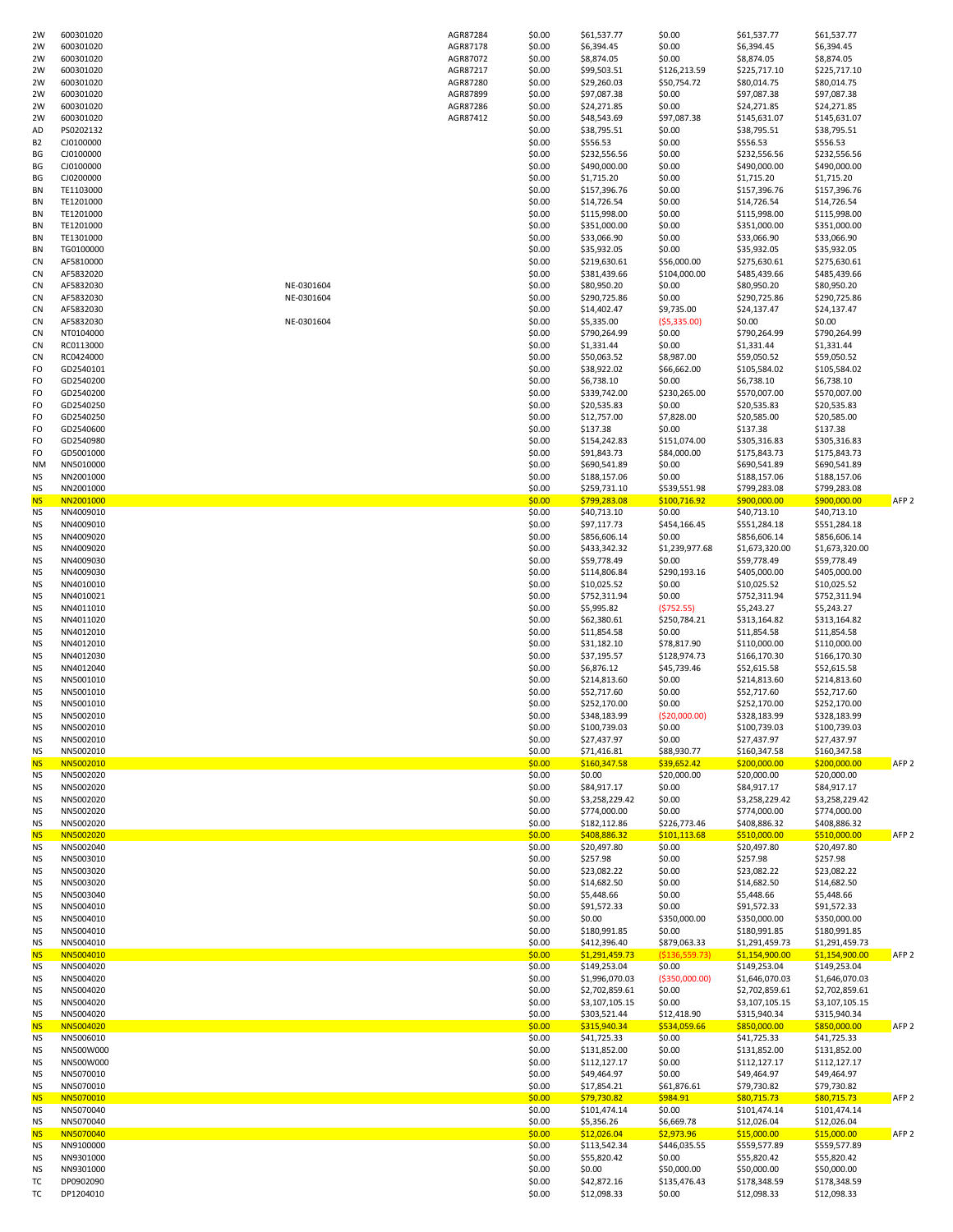| T)       | DP4011093              |
|----------|------------------------|
| тс       | DP4011093              |
| T(       | DP4015011              |
| т        | DP4015041              |
| т        | DP4015042              |
| т        | DP4015042              |
| т        | DP4015043              |
| ТΟ       | DP4015043              |
| T        | DP4015051              |
| т        | DP8000000              |
| TF       | GD3006000              |
| TF       | GD3012000              |
| TF       | HQ1001000              |
| TF       | HQ1001000              |
| TF<br>U2 | HU2006200<br>HU1004200 |
| UX       | EZ5012300              |
| VE       | ST5001020              |
| VE       | ST5001020              |
| VE       | ST5001030              |
| VE       | ST5001040              |
| VE       | ST6001020              |
| VE       | ST6001031              |
| VE       | ST6001031              |
| VE       | ST6001032              |
| VE       | ST6001034              |
| WA<br>WA | 39KA00000<br>39KA00000 |
| WA       | 39KC02000              |
| WA       | 39KG01000              |
| WA       | 39KG01000              |
| WA       | AT5015033              |
| WA       | FS1001000              |
| WA       | FS1001000              |
| WA       | FS1002000              |
| WA       | FS1002000              |
| WA       | FS1004000              |
| WA       | FS1004000              |
| WA       | FS1005000              |
| WA       | FS1005000              |
| WA       | FS1006000              |
| WA<br>WA | FS1006000<br>FS1007000 |
| WA       | FS1007000              |
| WA       | FS1009000              |
| WA       | FS1009000              |
| WA       | KA1102080              |
| WA       | KA1102811              |
| WA       | KA1102811              |
| WA       | KA1102812              |
| WA       | KA1102812              |
| WA       | KA1301031              |
| WA       | KA1502021              |
| WA       | KA2101020              |
| WA       | KA2101020              |
| WA<br>WA | KA2101020<br>KA2101030 |
| WA       | KA2102021              |
| WA       | KA2102021              |
| WA       | KA2102021              |
| WA       | KA2102021              |
| WA       | KA2102090              |
| WA       | KA2102090              |
| WA       | KA2102090              |
| WA       | KA2102090              |
| WA       | KA2201020              |
| WA       | KA2201020              |
| WA       | KA2202010              |
| WA<br>WA | KA2202010<br>KA2202090 |
| WA       | KA2202090              |
| WA       | KA2202090              |
| WA       | KA2203012              |
| WA       | KA2203012              |
| WA       | KA2301020              |
| WA       | KA2301020              |
| WA       | KA2302090              |
| WA       | KA2303011              |
| WA       | KA2303011              |
| WA       | KA2303011              |
| WA       | KA2401012              |
| WA       | KA2401021              |
| WA<br>WA | KA2401021<br>KA2401022 |
| WA       | KA2403013              |
| WA       | KA2403013              |
| WA       | KA2403013              |
| WA       | KA2501012              |
| WA       | KA2501021              |
| WA       | KA2501022              |
| WA       | KA2501022              |
| WA       | KA2501032              |
| WA       | KA2501032              |
| WA       | KA2602010              |
| WA       | KA2602010              |
| WA<br>WA | KA2602010<br>KB0101022 |
| WA       | KB0181012              |
|          |                        |

| тс       | DP4011093 |              | \$0.00 | \$2,197.28     | \$0.00          | \$2,197.28      | \$2,197.28      |
|----------|-----------|--------------|--------|----------------|-----------------|-----------------|-----------------|
| тс       | DP4011093 |              | \$0.00 | \$50,000.00    | ( \$50,000.00)  | \$0.00          | \$0.00          |
| тс       | DP4015011 |              | \$0.00 | \$342,475.06   | \$774,456.95    | \$1,116,932.01  | \$1,116,932.01  |
| ТC       | DP4015041 |              | \$0.00 | \$0.00         | \$47,161.20     | \$47,161.20     | \$47,161.20     |
| ТC       | DP4015042 |              | \$0.00 | \$80,462.73    | \$0.00          | \$80,462.73     | \$80,462.73     |
| тс       | DP4015042 |              | \$0.00 | \$52,794.35    | \$13,231.33     | \$66,025.68     | \$66,025.68     |
| тс       | DP4015043 |              | \$0.00 | \$0.10         | \$0.00          | \$0.10          | \$0.10          |
| ТC       | DP4015043 |              | \$0.00 | \$0.00         | \$4,716.12      | \$4,716.12      | \$4,716.12      |
| тс       | DP4015051 |              | \$0.00 | \$6,806.17     | \$12,058.31     | \$18,864.48     | \$18,864.48     |
| тс       | DP8000000 |              | \$0.00 | \$0.00         | \$50,000.00     | \$50,000.00     | \$50,000.00     |
| TF       | GD3006000 |              | \$0.00 | \$944.02       | \$0.00          | \$944.02        | \$944.02        |
| TF       | GD3012000 |              | \$0.00 | \$825.19       | \$0.00          | \$825.19        | \$825.19        |
| TF       | HQ1001000 |              | \$0.00 | \$38,969.99    | \$0.00          | \$38,969.99     | \$38,969.99     |
| TF       | HQ1001000 |              | \$0.00 | \$40,000.00    | \$0.00          | \$40,000.00     | \$40,000.00     |
| TF       | HU2006200 |              | \$0.00 | \$976.23       | \$0.00          | \$976.23        | \$976.23        |
| U2       | HU1004200 |              | \$0.00 | \$0.00         | \$0.00          | \$0.00          | \$0.00          |
| UX       | EZ5012300 | ADSBRNL-0030 | \$0.00 | \$880,159.05   | \$0.00          | \$880,159.05    | \$880,159.05    |
| VE       |           |              |        |                |                 |                 |                 |
|          | ST5001020 |              | \$0.00 | \$601,337.89   | \$0.00          | \$601,337.89    | \$601,337.89    |
| VE       | ST5001020 |              | \$0.00 | \$635,000.00   | \$0.00          | \$635,000.00    | \$635,000.00    |
| VE       | ST5001030 |              | \$0.00 | \$250,107.35   | \$0.00          | \$250,107.35    | \$250,107.35    |
| VE       | ST5001040 |              | \$0.00 | \$284,912.98   | \$0.00          | \$284,912.98    | \$284,912.98    |
| VE       | ST6001020 |              | \$0.00 | \$147,025.29   | \$0.00          | \$147,025.29    | \$147,025.29    |
| VE       | ST6001031 |              | \$0.00 | \$710,887.74   | \$0.00          | \$710,887.74    | \$710,887.74    |
| VE       | ST6001031 |              | \$0.00 | \$700,000.00   | \$0.00          | \$700,000.00    | \$700,000.00    |
| VE       | ST6001032 |              | \$0.00 | \$886,882.88   | \$0.00          | \$886,882.88    | \$886,882.88    |
| VE       | ST6001034 | AIP          | \$0.00 | \$2,417,919.48 | \$0.00          | \$2,417,919.48  | \$2,417,919.48  |
| WA       | 39KA00000 | PRN11SC40000 | \$0.00 | \$1,191,738.00 | \$0.00          | \$1,191,738.00  | \$1,191,738.00  |
| WA       | 39KA00000 | PRN11SC40000 | \$0.00 | \$0.00         | \$2,325,000.00  | \$2,325,000.00  | \$2,325,000.00  |
| WA       | 39KC02000 | PRN07SC06000 | \$0.00 | \$227,836.62   | \$0.00          | \$227,836.62    | \$227,836.62    |
| WA       | 39KG01000 | PRN09SC73000 | \$0.00 | \$31,673.11    | \$0.00          | \$31,673.11     | \$31,673.11     |
| WA       | 39KG01000 | PRN10SC72000 | \$0.00 | \$1,897,541.54 | \$0.00          | \$1,897,541.54  | \$1,897,541.54  |
| WA       | AT5015033 |              | \$0.00 | \$976.52       | \$0.00          | \$976.52        | \$976.52        |
| WA       | FS1001000 |              | \$0.00 | \$99,256.64    | \$0.00          | \$99,256.64     | \$99,256.64     |
| WA       | FS1001000 |              | \$0.00 | \$2,376,000.00 | \$2,587,000.00  | \$4,963,000.00  | \$4,963,000.00  |
| WA       | FS1002000 |              | \$0.00 | \$477,260.00   | \$0.00          | \$477,260.00    | \$477,260.00    |
| WA       | FS1002000 |              | \$0.00 | \$375,000.00   | \$407,000.00    | \$782,000.00    | \$782,000.00    |
| WA       | FS1004000 |              | \$0.00 | \$13,538.24    | \$0.00          | \$13,538.24     | \$13,538.24     |
| WA       | FS1004000 |              | \$0.00 | \$183,000.00   | \$199,000.00    | \$382,000.00    | \$382,000.00    |
| WA       | FS1005000 |              | \$0.00 | \$204,337.28   | \$0.00          | \$204,337.28    | \$204,337.28    |
| WA       | FS1005000 |              | \$0.00 | \$753,000.00   | \$820,000.00    | \$1,573,000.00  | \$1,573,000.00  |
| WA       | FS1006000 |              | \$0.00 | \$36,841.40    | \$0.00          | \$36,841.40     | \$36,841.40     |
| WA       | FS1006000 |              | \$0.00 | \$211,000.00   | \$231,000.00    | \$442,000.00    | \$442,000.00    |
| WA       | FS1007000 |              | \$0.00 | \$64,439.16    | \$0.00          | \$64,439.16     | \$64,439.16     |
| WA       | FS1007000 |              | \$0.00 | \$186,000.00   | \$202,000.00    | \$388,000.00    | \$388,000.00    |
|          | FS1009000 |              | \$0.00 | \$196,390.81   | \$0.00          | \$196,390.81    | \$196,390.81    |
| WA<br>WA | FS1009000 |              | \$0.00 | \$210,000.00   | \$229,000.00    | \$439,000.00    | \$439,000.00    |
| WA       | KA1102080 |              | \$0.00 | \$20,921.92    | \$0.00          | \$20,921.92     | \$20,921.92     |
|          |           |              |        |                |                 |                 |                 |
| WA       | KA1102811 |              | \$0.00 | \$2,418,988.43 | \$0.00          | \$2,418,988.43  | \$2,418,988.43  |
| WA       | KA1102811 |              | \$0.00 | \$11,981.92    | \$0.00          | \$11,981.92     | \$11,981.92     |
| WA       | KA1102812 |              | \$0.00 | \$1,140,178.56 | \$0.00          | \$1,140,178.56  | \$1,140,178.56  |
| WA       | KA1102812 |              | \$0.00 | \$683,221.38   | \$0.00          | \$683,221.38    | \$683,221.38    |
| WA       | KA1301031 | EQUMIE71RG   | \$0.00 | \$0.15         | \$0.00          | \$0.15          | \$0.15          |
| WA       | KA1502021 |              | \$0.00 | \$5,898.40     | \$0.00          | \$5,898.40      | \$5,898.40      |
| WA       | KA2101020 | OPEMIE30YD   | \$0.00 | \$3,091,967.46 | \$0.00          | \$3,091,967.46  | \$3,091,967.46  |
| WA       | KA2101020 |              | \$0.00 | \$751,251.58   | \$2,095,000.00  | \$2,846,251.58  | \$2,846,251.58  |
| WA       | KA2101020 | OPEMIE30YD   | \$0.00 | \$3,099,000.00 | \$3,080,000.00  | \$6,179,000.00  | \$6,179,000.00  |
| WA       | KA2101030 |              | \$0.00 | \$235,144.86   | \$0.00          | \$235,144.86    | \$235,144.86    |
| WA       | KA2102021 |              | \$0.00 | \$6,649,815.75 | \$0.00          | \$6,649,815.75  | \$6,649,815.75  |
| WA       | KA2102021 | EQU          | \$0.00 | \$918,975.45   | \$0.00          | \$918,975.45    | \$918,975.45    |
| WA       | KA2102021 |              | \$0.00 | \$7,819,000.00 | \$7,710,000.00  | \$15,529,000.00 | \$15,529,000.00 |
| WA       | KA2102021 | EQU          | \$0.00 | \$604,000.00   | \$596,000.00    | \$1,200,000.00  | \$1,200,000.00  |
| WA       | KA2102090 |              | \$0.00 | \$0.00         | \$102,483.95    | \$102,483.95    | \$102,483.95    |
| WA       | KA2102090 |              | \$0.00 | \$0.00         | \$60,759.83     | \$60,759.83     | \$60,759.83     |
| WA       | KA2102090 |              | \$0.00 | \$0.00         | \$17,756.22     | \$17,756.22     | \$17,756.22     |
| WA       | KA2102090 |              | \$0.00 | \$79,031.60    | \$131,000.00    | \$210,031.60    | \$210,031.60    |
| WA       | KA2201020 |              | \$0.00 | \$127,467.03   | \$0.00          | \$127,467.03    | \$127,467.03    |
| WA       | KA2201020 |              | \$0.00 | \$1,760,000.00 | \$1,651,000.00  | \$3,411,000.00  | \$3,411,000.00  |
| WA       | KA2202010 |              | \$0.00 | \$257,322.81   | \$0.00          | \$257,322.81    | \$257,322.81    |
| WA       | KA2202010 |              | \$0.00 | \$354,000.00   | \$349,000.00    | \$703,000.00    | \$703,000.00    |
| WA       | KA2202090 |              | \$0.00 | \$532,623.55   | \$0.00          | \$532,623.55    | \$532,623.55    |
| WA       | KA2202090 |              | \$0.00 | \$635,000.00   | \$0.00          | \$635,000.00    | \$635,000.00    |
| WA       | KA2202090 |              | \$0.00 | \$305,000.00   | \$301,000.00    | \$606,000.00    | \$606,000.00    |
| WA       | KA2203012 |              | \$0.00 | \$548,447.16   | \$0.00          | \$548,447.16    | \$548,447.16    |
| WA       | KA2203012 |              | \$0.00 | \$500,000.00   | \$0.00          | \$500,000.00    | \$500,000.00    |
| WA       | KA2301020 |              | \$0.00 | \$456,044.54   | \$0.00          | \$456,044.54    | \$456,044.54    |
| WA       | KA2301020 |              | \$0.00 | \$438,000.00   | \$431,000.00    | \$869,000.00    | \$869,000.00    |
| WA       | KA2302090 |              | \$0.00 | \$173,525.49   | \$0.00          | \$173,525.49    | \$173,525.49    |
| WA       | KA2303011 | OPEMIE11WB   | \$0.00 | \$267,611.50   | \$0.00          | \$267,611.50    | \$267,611.50    |
| WA       | KA2303011 | EQUMIE11WB   | \$0.00 | \$849,683.16   | \$0.00          | \$849,683.16    | \$849,683.16    |
| WA       | KA2303011 | EQUMIE11WB   | \$0.00 | \$1,500,000.00 | \$0.00          | \$1,500,000.00  | \$1,500,000.00  |
| WA       | KA2401012 |              | \$0.00 | \$709,367.64   | \$1,314,000.00  | \$2,023,367.64  | \$2,023,367.64  |
| WA       | KA2401021 |              | \$0.00 | \$474,539.40   | \$0.00          | \$474,539.40    | \$474,539.40    |
| WA       | KA2401021 |              | \$0.00 | \$125,000.00   | \$123,000.00    | \$248,000.00    | \$248,000.00    |
|          | KA2401022 |              |        | \$17,800.80    | \$0.00          | \$17,800.80     |                 |
| WA       | KA2403013 | EQU          | \$0.00 |                | \$0.00          |                 | \$17,800.80     |
| WA       |           |              | \$0.00 | \$13,302.54    |                 | \$13,302.54     | \$13,302.54     |
| WA       | KA2403013 |              | \$0.00 | \$76,096.55    | \$0.00          | \$76,096.55     | \$76,096.55     |
| WA       | KA2403013 |              | \$0.00 | \$96,000.00    | \$94,000.00     | \$190,000.00    | \$190,000.00    |
| WA       | KA2501012 |              | \$0.00 | \$190,102.58   | \$406,000.00    | \$596,102.58    | \$596,102.58    |
| WA       | KA2501021 |              | \$0.00 | \$968,654.41   | \$1,410,000.00  | \$2,378,654.41  | \$2,378,654.41  |
| WA       | KA2501022 |              | \$0.00 | \$355,093.27   | \$0.00          | \$355,093.27    | \$355,093.27    |
| WA       | KA2501022 |              | \$0.00 | \$479,000.00   | \$503,000.00    | \$982,000.00    | \$982,000.00    |
| WA       | KA2501032 |              | \$0.00 | \$1,019,832.67 | \$0.00          | \$1,019,832.67  | \$1,019,832.67  |
| WA       | KA2501032 |              | \$0.00 | \$516,000.00   | \$464,000.00    | \$980,000.00    | \$980,000.00    |
| WA       | KA2602010 |              | \$0.00 | \$1,206,557.25 | ( \$700,000.00) | \$506,557.25    | \$506,557.25    |
| WA       | KA2602010 | AIP          | \$0.00 | \$1,372,252.40 | \$700,000.00    | \$2,072,252.40  | \$2,072,252.40  |
| WA       | KA2602010 |              | \$0.00 | \$1,249,000.00 | \$1,232,000.00  | \$2,481,000.00  | \$2,481,000.00  |
| WA       | KB0101022 |              | \$0.00 | \$670,146.99   | \$802,783.00    | \$1,472,929.99  | \$1,472,929.99  |
| WA       | KB0181012 |              | \$0.00 | \$36,453.78    | \$0.00          | \$36,453.78     | \$36,453.78     |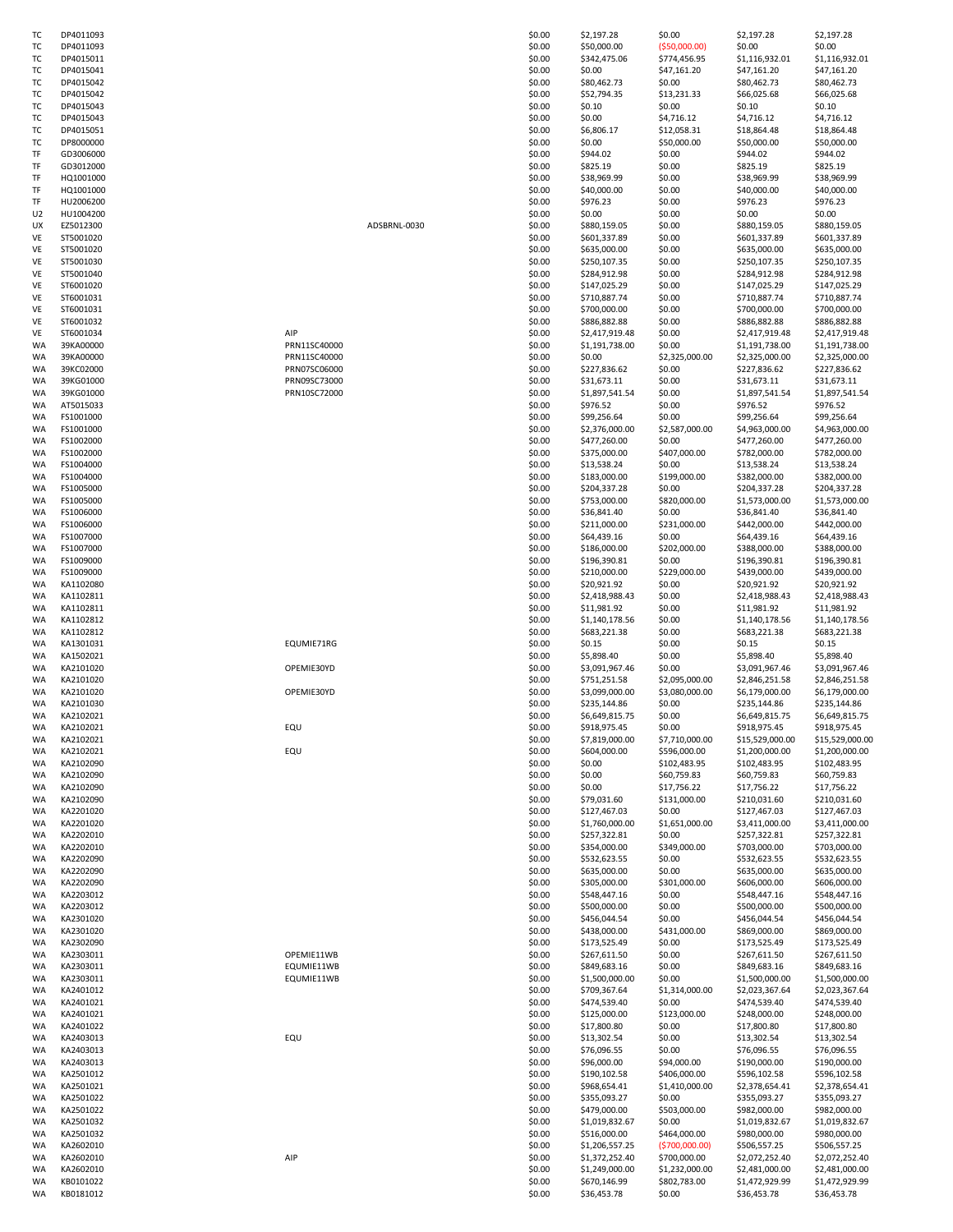| WA       | KB0181012              |            | \$0.00           | \$34,228.17                       | \$0.00                      | \$34,228.17                       | \$34,228.17                       |
|----------|------------------------|------------|------------------|-----------------------------------|-----------------------------|-----------------------------------|-----------------------------------|
| WA       | KB0201021              | EQUMIE01VB | \$0.00           | \$660,358.44                      | \$0.00                      | \$660,358.44                      | \$660,358.44                      |
| WA       | KB0201021<br>KB0201021 |            | \$0.00           | \$1,628,120.91                    | \$0.00                      | \$1,628,120.91                    | \$1,628,120.91<br>\$4,269,600.00  |
| WA       |                        |            | \$0.00           | \$2,200,670.00                    | \$2,068,930.00              | \$4,269,600.00                    |                                   |
| WA       | KB0201022<br>KB0201052 |            | \$0.00<br>\$0.00 | \$5,666.37<br>\$665,640.59        | \$8,841.00<br>\$0.00        | \$14,507.37<br>\$665,640.59       | \$14,507.37                       |
| WA<br>WA | KB0202011              | EQU        | \$0.00           | \$328,681.04                      | \$0.00                      | \$328,681.04                      | \$665,640.59<br>\$328,681.04      |
| WA       | KB0202011              | AIP        | \$0.00           | \$1,954,269.88                    | \$0.00                      | \$1,954,269.88                    | \$1,954,269.88                    |
| WA       | KB0202011              |            | \$0.00           | \$37,424,737.42                   | \$0.00                      | \$37,424,737.42                   | \$37,424,737.42                   |
| WA       | KB0202011              | EQU        | \$0.00           | \$1,200,000.00                    | \$0.00                      | \$1,200,000.00                    | \$1,200,000.00                    |
| WA       | KB0202011              | AIP        | \$0.00           | \$2,300,000.00                    | \$0.00                      | \$2,300,000.00                    | \$2,300,000.00                    |
| WA       | KB0202011              |            | \$0.00           | \$46,230,920.00                   | \$44,628,040.00             | \$90,858,960.00                   | \$90,858,960.00                   |
| WA       | KB0202011              | EQU        | \$0.00           | \$439,621.00                      | \$424,379.00                | \$864,000.00                      | \$864,000.00                      |
| WA       | KB0202011              | AIP        | \$0.00           | \$842,607.00                      | \$813,393.00                | \$1,656,000.00                    | \$1,656,000.00                    |
| WA       | KB0202012              | EQU        | \$0.00           | \$2,679,749.14                    | \$0.00                      | \$2,679,749.14                    | \$2,679,749.14                    |
| WA       | KB0202012              |            | \$0.00           | \$6,375,223.48                    | \$11,592,263.00             | \$17,967,486.48                   | \$17,967,486.48                   |
| WA       | KB0202012              | EQU        | \$0.00           | \$1,318,863.00                    | \$1,273,137.00              | \$2,592,000.00                    | \$2,592,000.00                    |
| WA       | KB0202030              |            | \$0.00           | \$3,083.37                        | \$0.00                      | \$3,083.37                        | \$3,083.37                        |
| WA       | KB0281011              |            | \$0.00           | \$12,350,000.00                   | \$0.00                      | \$12,350,000.00                   | \$12,350,000.00                   |
| WA       | KB0281011              |            | \$0.00           | \$267,025.04                      | \$0.00                      | \$267,025.04                      | \$267,025.04                      |
| WA<br>WA | KB0281011<br>KB0301020 |            | \$0.00<br>\$0.00 | \$182,974.96<br>\$608,905.26      | \$0.00<br>\$994,461.00      | \$182,974.96<br>\$1,603,366.26    | \$182,974.96<br>\$1,603,366.26    |
| WA       | KB0301042              |            | \$0.00           | \$788,110.36                      | \$1,493,814.00              | \$2,281,924.36                    | \$2,281,924.36                    |
| WA       | KB0301052              |            | \$0.00           | \$31,645.06                       | \$0.00                      | \$31,645.06                       | \$31,645.06                       |
| WA       | KB0301052              |            | \$0.00           | \$93,420.00                       | \$90,180.00                 | \$183,600.00                      | \$183,600.00                      |
| WA       | KB0401022              |            | \$0.00           | \$362,099.81                      | \$0.00                      | \$362,099.81                      | \$362,099.81                      |
| WA       | KB0401022              |            | \$0.00           | \$31,782.00                       | \$66,486.00                 | \$98,268.00                       | \$98,268.00                       |
| WA       | KC0201010              |            | \$0.00           | \$538,282.70                      | \$0.00                      | \$538,282.70                      | \$538,282.70                      |
| WA       | KC0201010              |            | \$0.00           | \$1,077,000.00                    | \$1,806,000.00              | \$2,883,000.00                    | \$2,883,000.00                    |
| WA       | KC0201060              |            | \$0.00           | \$1,297,657.47                    | \$0.00                      | \$1,297,657.47                    | \$1,297,657.47                    |
| WA       | KC0201060              |            | \$0.00           | \$1,298,000.00                    | \$1,345,000.00              | \$2,643,000.00                    | \$2,643,000.00                    |
| WA       | KC0202020              | EQU        | \$0.00           | \$227,171.69                      | \$0.00                      | \$227,171.69                      | \$227,171.69                      |
| WA       | KC0202020              |            | \$0.00           | \$600,889.16                      | \$976,000.00                | \$1,576,889.16                    | \$1,576,889.16                    |
| WA       | KC0202030              |            | \$0.00           | \$230,541.81                      | \$0.00                      | \$230,541.81                      | \$230,541.81                      |
| WA       | KC0202030              |            | \$0.00           | \$685,000.00                      | \$710,000.00                | \$1,395,000.00                    | \$1,395,000.00                    |
| WA       | KC0202050              |            | \$0.00           | \$178,715.03<br>\$524,000.00      | \$0.00                      | \$178,715.03                      | \$178,715.03                      |
| WA<br>WA | KC0202050<br>KC0203010 |            | \$0.00<br>\$0.00 | \$390,292.89                      | \$542,000.00<br>\$0.00      | \$1,066,000.00<br>\$390,292.89    | \$1,066,000.00<br>\$390,292.89    |
| WA       | KC0203010              |            | \$0.00           | \$41,000.00                       | \$43,000.00                 | \$84,000.00                       | \$84,000.00                       |
| WA       | KC0203020              | EQU        | \$0.00           | \$469,905.66                      | \$0.00                      | \$469,905.66                      | \$469,905.66                      |
| WA       | KC0203020              |            | \$0.00           | \$373,406.70                      | \$906,000.00                | \$1,279,406.70                    | \$1,279,406.70                    |
| WA       | KC020401G              |            | \$0.00           | \$705.13                          | (5705.13)                   | \$0.00                            | \$0.00                            |
| WA       | KC0207010              |            | \$0.00           | \$2,680,782.37                    | \$0.00                      | \$2,680,782.37                    | \$2,680,782.37                    |
| WA       | KC0281013              |            | \$0.00           | \$2,371,280.63                    | \$0.00                      | \$2,371,280.63                    | \$2,371,280.63                    |
| WA       | KC0281013              |            | \$0.00           | \$171,102.72                      | \$0.00                      | \$171,102.72                      | \$171,102.72                      |
| WA       | KC0301020              |            | \$0.00           | \$257,463.03                      | \$0.00                      | \$257,463.03                      | \$257,463.03                      |
| WA       | KC0301020<br>KC0302010 |            | \$0.00           | \$1,031,000.00                    | \$1,067,000.00              | \$2,098,000.00                    | \$2,098,000.00                    |
| WA<br>WA | KC0302010              |            | \$0.00<br>\$0.00 | \$18,483.51<br>\$1,329,000.00     | \$0.00<br>\$1,375,000.00    | \$18,483.51<br>\$2,704,000.00     | \$18,483.51<br>\$2,704,000.00     |
| WA       | KC0302030              |            | \$0.00           | \$95,449.20                       | \$0.00                      | \$95,449.20                       | \$95,449.20                       |
| WA       | KC0302030              |            | \$0.00           | \$424,000.00                      | \$0.00                      | \$424,000.00                      | \$424,000.00                      |
| WA       | KC0302030              |            | \$0.00           | \$156,000.00                      | \$162,000.00                | \$318,000.00                      | \$318,000.00                      |
| WA       | KC0304020              | EQU        | \$0.00           | \$31,065.06                       | \$0.00                      | \$31,065.06                       | \$31,065.06                       |
| WA       | KC0304020              |            | \$0.00           | \$1,021,609.75                    | \$1,128,000.00              | \$2,149,609.75                    | \$2,149,609.75                    |
| WA       | KC0304030              |            | \$0.00           | \$988,661.68                      | \$0.00                      | \$988,661.68                      | \$988,661.68                      |
| WA       | KC0304030              | EQU        | \$0.00           | \$665,000.00                      | \$0.00                      | \$665,000.00                      | \$665,000.00                      |
| WA<br>WA | KC0304030<br>KC0401030 | AIP        | \$0.00<br>\$0.00 | \$2,141,000.00<br>\$1.062.91      | \$2,215,000.00              | \$4,356,000.00                    | \$4,356,000.00                    |
| WA       | KC0401030              |            | \$0.00           | \$4,536,626.16                    | \$0.00<br>( \$2,500,000.00) | \$1,062.91<br>\$2,036,626.16      | \$1,062.91<br>\$2,036,626.16      |
| WA       | KC0401030              | EQU        | \$0.00           | \$0.00                            | \$2,500,000.00              | \$2,500,000.00                    | \$2,500,000.00                    |
| WA       | KC0401030              |            | \$0.00           | \$2,087,000.00                    | \$3,413,000.00              | \$5,500,000.00                    | \$5,500,000.00                    |
| WA       | KC0401040              |            | \$0.00           | \$6,000,000.00                    | \$0.00                      | \$6,000,000.00                    | \$6,000,000.00                    |
| WA       | KC0401040              | EQU        | \$0.00           | \$22,228.03                       | \$0.00                      | \$22,228.03                       | \$22,228.03                       |
| WA       | KC0401040              |            | \$0.00           | \$27,500,660.80                   | \$33,912,000.00             | \$61,412,660.80                   | \$61,412,660.80                   |
| WA       | KC0403020              | EQU        | \$0.00           | \$1,263,253.24                    | \$0.00                      | \$1,263,253.24                    | \$1,263,253.24                    |
| WA       | KC0403020              |            | \$0.00           | \$6,320,838.36                    | \$0.00                      | \$6,320,838.36                    | \$6,320,838.36                    |
| WA       | KC0403020              |            | \$0.00           | \$7,551,000.00                    | \$7,449,000.00              | \$15,000,000.00                   | \$15,000,000.00                   |
| WA<br>WA | KC0404040<br>KC0405060 | EQUMIE21XG | \$0.00<br>\$0.00 | \$1,894,825.26<br>\$24,882,743.62 | \$0.00<br>\$0.00            | \$1,894,825.26<br>\$24,882,743.62 | \$1,894,825.26<br>\$24,882,743.62 |
| WA       | KC0405060              | EQUMIE21XG | \$0.00           | \$8,538,000.00                    | \$13,962,000.00             | \$22,500,000.00                   | \$22,500,000.00                   |
| WA       | KC0406020              |            | \$0.00           | \$34,922.33                       | \$139,000.00                | \$173,922.33                      | \$173,922.33                      |
| WA       | KC0406030              |            | \$0.00           | \$2,278,060.58                    | \$0.00                      | \$2,278,060.58                    | \$2,278,060.58                    |
| WA       | KC0406030              |            | \$0.00           | \$3,345,000.00                    | \$5,455,000.00              | \$8,800,000.00                    | \$8,800,000.00                    |
| WA       | KJ0404000              |            | \$0.00           | \$397,515.24                      | \$0.00                      | \$397,515.24                      | \$397,515.24                      |
| WA       | KJ0404000              |            | \$0.00           | \$250,000.00                      | \$0.00                      | \$250,000.00                      | \$250,000.00                      |
| WA       | KL1001000              |            | \$0.00           | \$512,683.78                      | \$0.00                      | \$512,683.78                      | \$512,683.78                      |
| WA       | KL1001000              |            | \$0.00           | \$1,050,000.00                    | \$50,000.00                 | \$1,100,000.00                    | \$1,100,000.00                    |
| WA       | KL1002000              |            | \$0.00           | \$97,311.96                       | \$0.00                      | \$97,311.96                       | \$97,311.96                       |
| WA       | KL1002000              |            | \$0.00           | \$120,000.00                      | \$0.00                      | \$120,000.00                      | \$120,000.00                      |
| WA<br>WA | KL1003000<br>KL1003000 |            | \$0.00<br>\$0.00 | \$2,103.02<br>\$325,000.00        | \$0.00<br>\$0.00            | \$2,103.02<br>\$325,000.00        | \$2,103.02<br>\$325,000.00        |
| WA       | KL1003000              |            | \$0.00           | \$320,000.00                      | \$0.00                      | \$320,000.00                      | \$320,000.00                      |
| WA       | KL1500000              |            | \$0.00           | \$2,180.42                        | \$0.00                      | \$2,180.42                        | \$2,180.42                        |
| WA       | KP1101010              | EQU        | \$0.00           | \$39,292.45                       | \$0.00                      | \$39,292.45                       | \$39,292.45                       |
| WA       | KP1102010              |            | \$0.00           | \$24,775.79                       | \$0.00                      | \$24,775.79                       | \$24,775.79                       |
| WA       | KP1501010              | EQU        | \$0.00           | \$57,845.47                       | \$0.00                      | \$57,845.47                       | \$57,845.47                       |
| WA       | KP1501010              | EQU        | \$0.00           | \$100,000.00                      | \$0.00                      | \$100,000.00                      | \$100,000.00                      |
| WA       | KP1601010              |            | \$0.00           | \$97,477.32                       | \$0.00                      | \$97,477.32                       | \$97,477.32                       |
| WA       | KP1601010              |            | \$0.00           | \$220,000.00                      | \$0.00                      | \$220,000.00                      | \$220,000.00                      |
| WA       | KP1601010<br>KP1601010 |            | \$0.00<br>\$0.00 | \$180,000.00<br>\$180,000.00      | \$0.00<br>\$0.00            | \$180,000.00<br>\$180,000.00      | \$180,000.00                      |
| WA<br>WA | KP1601030              |            | \$0.00           | \$52,337.82                       | \$0.00                      | \$52,337.82                       | \$180,000.00<br>\$52,337.82       |
| WA       | KP1601040              |            | \$0.00           | \$686,504.78                      | \$0.00                      | \$686,504.78                      | \$686,504.78                      |
| WA       | KP1601040              |            | \$0.00           | \$579,000.00                      | \$1,671,000.00              | \$2,250,000.00                    | \$2,250,000.00                    |
| WA       | KP1602010              |            | \$0.00           | \$525,686.02                      | \$1,839,000.00              | \$2,364,686.02                    | \$2,364,686.02                    |
| WA       | KP1602020              |            | \$0.00           | \$921,938.69                      | \$0.00                      | \$921,938.69                      | \$921,938.69                      |
| WA       | KP1605010              |            | \$0.00           | \$1,085,232.05                    | \$0.00                      | \$1,085,232.05                    | \$1,085,232.05                    |
| WA       | KP1605010              |            | \$0.00           | \$1,093,000.00                    | \$2,407,000.00              | \$3,500,000.00                    | \$3,500,000.00                    |